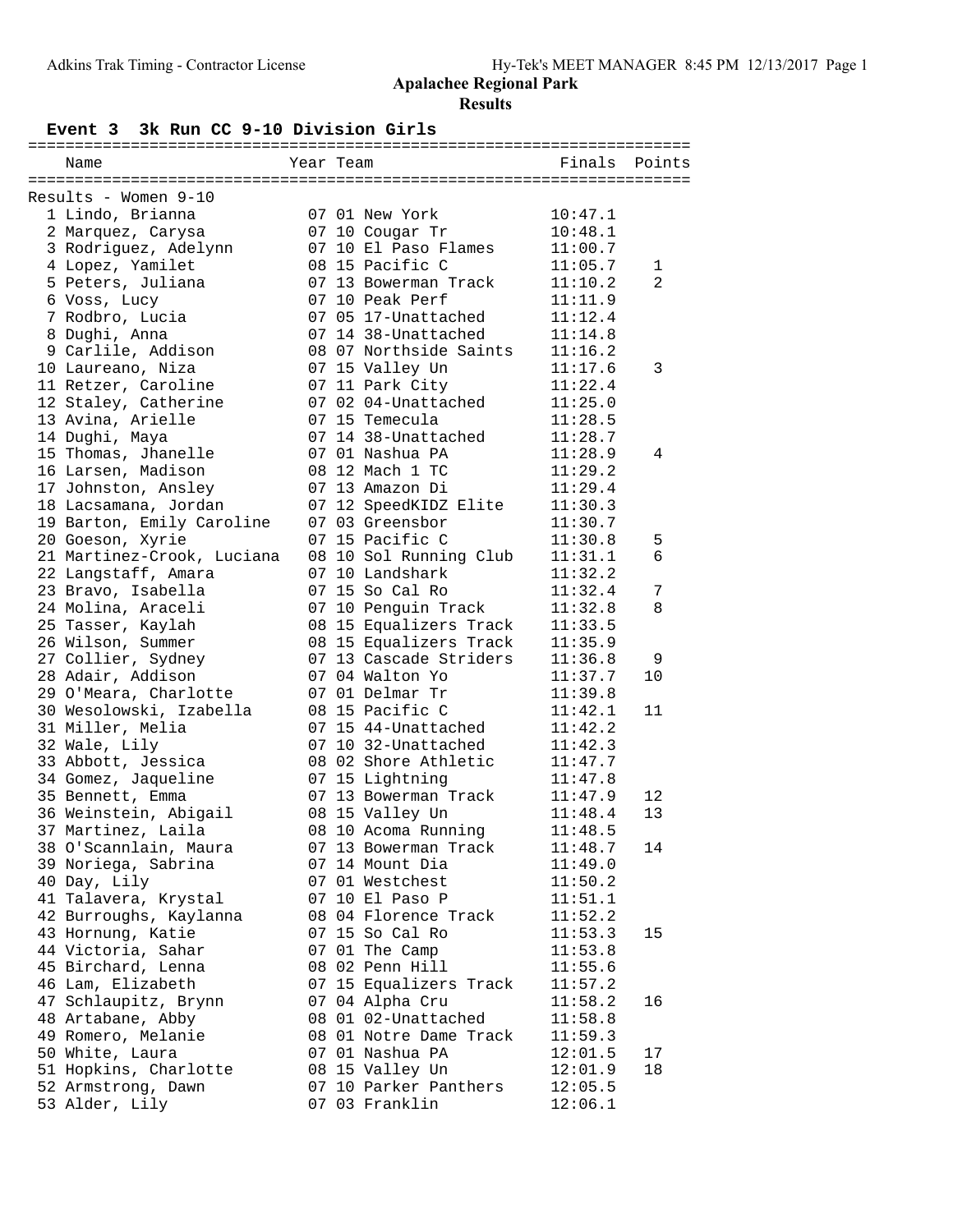| Event 3 3k Run CC 9-10 Division Girls |  |                        |         |    |
|---------------------------------------|--|------------------------|---------|----|
| 54 Willard, Lauren                    |  | 08 14 Marin Wav        | 12:06.2 |    |
| 55 Williamson, Elizabeth              |  | 08 16 14-Unattached    | 12:06.6 |    |
| 56 Pacheco, Samantha                  |  | 08 15 Valley Un        | 12:06.7 | 19 |
| 57 Twete, Addison                     |  | 07 10 Kokopelli        | 12:06.9 |    |
| 58 Hanes, Skye                        |  | 07 15 So Cal Ro        | 12:06.9 | 20 |
| 59 Savage, Lilly                      |  | 07 04 Sequoyah         | 12:07.5 | 21 |
| 60 Wyatt, Kailah                      |  | 08 09 Eastside         | 12:08.1 |    |
| 61 May, Olivia                        |  | 07 13 North Ida        | 12:10.6 |    |
| 62 Velazquez, Meztli                  |  | 07 15 Valley Un        | 12:12.3 | 22 |
| 63 Shriner, Macey                     |  | 07 01 02-Unattached    | 12:12.6 |    |
| 64 Wise, Ariana                       |  | 08 01 Club44           | 12:12.8 |    |
| 65 Rodriguez, Olivia                  |  | 07 16 Miami Eli        | 12:13.4 |    |
| 66 Driscoll, Layla                    |  | 07 03 12-Unattached    | 12:13.7 |    |
| 67 Marheineke, Evangeliene            |  | 07 14 38-Unattached    | 12:13.7 |    |
| 68 Pearson, Lucia                     |  | 08 15 Pacific C        | 12:13.8 | 23 |
| 69 Yoon, Julianna                     |  | 07 15 OC Grit          | 12:16.2 |    |
| 70 Orr, Emily                         |  | 08 10 El Paso Flames   | 12:17.1 |    |
| 71 Salcedo, Marissa                   |  | 07 10 Sol Running Club | 12:17.5 | 24 |
| 72 Albarran, Alena                    |  | 07 15 So Cal Ro        | 12:20.0 | 25 |
| 73 Wright, Ariel                      |  | 07 15 Lions Track Club | 12:20.9 |    |
| 74 Higgins, Addison                   |  | 07 04 Etowah Yo        | 12:23.2 | 26 |
| 75 Sandnes, Anna                      |  | 07 13 Rain City Flyers | 12:23.3 | 27 |
| 76 Hymans, Sarah                      |  | 07 03 Fairfax P        | 12:24.0 |    |
| 77 Hernandez, Stephanie               |  | 07 15 In Stride        | 12:24.5 |    |
| 78 Fleq, Nizhoni                      |  | 08 10 Sports Wa        | 12:25.5 |    |
| 79 Mallory, Barbara                   |  | 08 01 05-Unattached    | 12:26.0 |    |
| 80 Diallo, Khadijah                   |  | 08 01 Club44           | 12:27.5 |    |
| 81 Cabrera, Emily                     |  | 08 14 Fast Trac        | 12:27.7 | 28 |
| 82 Kelly, Lauren                      |  | 07 04 55-Unattached    | 12:28.8 |    |
| 83 Rayne Rutz, Autumn                 |  | 07 12 Family Po        | 12:29.2 | 29 |
| 84 Howle, Alexis                      |  | 07 04 Florence Track   | 12:30.8 |    |
| 85 Prok, Anna                         |  | 08 10 Boulder M        | 12:31.2 |    |
| 86 Toledo, Cara                       |  | 08 10 Torreon D        | 12:31.8 |    |
| 87 Kaulen, Erica                      |  | 08 05 Hilliard         | 12:33.0 |    |
| 88 Holme, Tegan                       |  | 07 13 Cascade Striders | 12:33.2 | 30 |
| 89 DeFreitas, Mya                     |  | 08 01 Mighty Lions     | 12:33.6 |    |
| 90 Rogers, Rebekah                    |  | 07 04 Sequoyah         | 12:33.7 | 31 |
| 91 Nelson, Esther                     |  | 08 15 Temecula         | 12:33.8 |    |
| 92 Cobb, Anna                         |  | 07 14 38-Unattached    | 12:35.6 |    |
| 93 Smith, Wylan                       |  | 07 10 Flagstaff Roam   | 12:36.6 |    |
| 94 Walter, Trinity                    |  | 07 09 Eastside         | 12:36.8 |    |
| 95 Delgado, Nicole                    |  | 08 04 Walton Yo        | 12:38.2 | 32 |
| 96 Trice, Reece                       |  | 07 15 Valley Un        | 12:38.6 | 33 |
| 97 Miller, Isadora                    |  | 07 10 Albuquerq        | 12:38.8 |    |
| 98 Hunt, Addyson                      |  | 07 01 Greater L        | 12:39.6 |    |
| 99 Madalena, Brooke                   |  | 08 10 Walatowa Running | 12:40.0 |    |
| 100 Duprey, Caitrin                   |  | 08 01 Nashua PA        | 12:42.0 | 34 |
| 101 DeFusco, Kiley                    |  | 07 01 Sentinel         | 12:42.2 |    |
| 102 Herrera, Angelica                 |  | 08 10 Sol Running Club | 12:42.3 | 35 |
| 103 Woolever, Waverly                 |  | 07 07 Fishers Fire     | 12:42.6 |    |
| 104 Yoakum, Vaniya                    |  | 07 15 Pacific C        | 12:42.7 | 36 |
| 105 Giannopoulos, Eleni               |  | 07 04 Sequoyah         | 12:43.1 | 37 |
| 106 Christians, Carly                 |  | 08 10 Kokopelli        | 12:46.6 |    |
| 107 VanMeter, Linzi                   |  | 07 07 Southern         | 12:47.1 |    |
| 108 Smith, Kaitlyn                    |  | 07 15 Chino Hil        | 12:47.2 |    |
| 109 O'Sullivan, Jenna                 |  | 08 15 Valley Un        | 12:47.3 | 38 |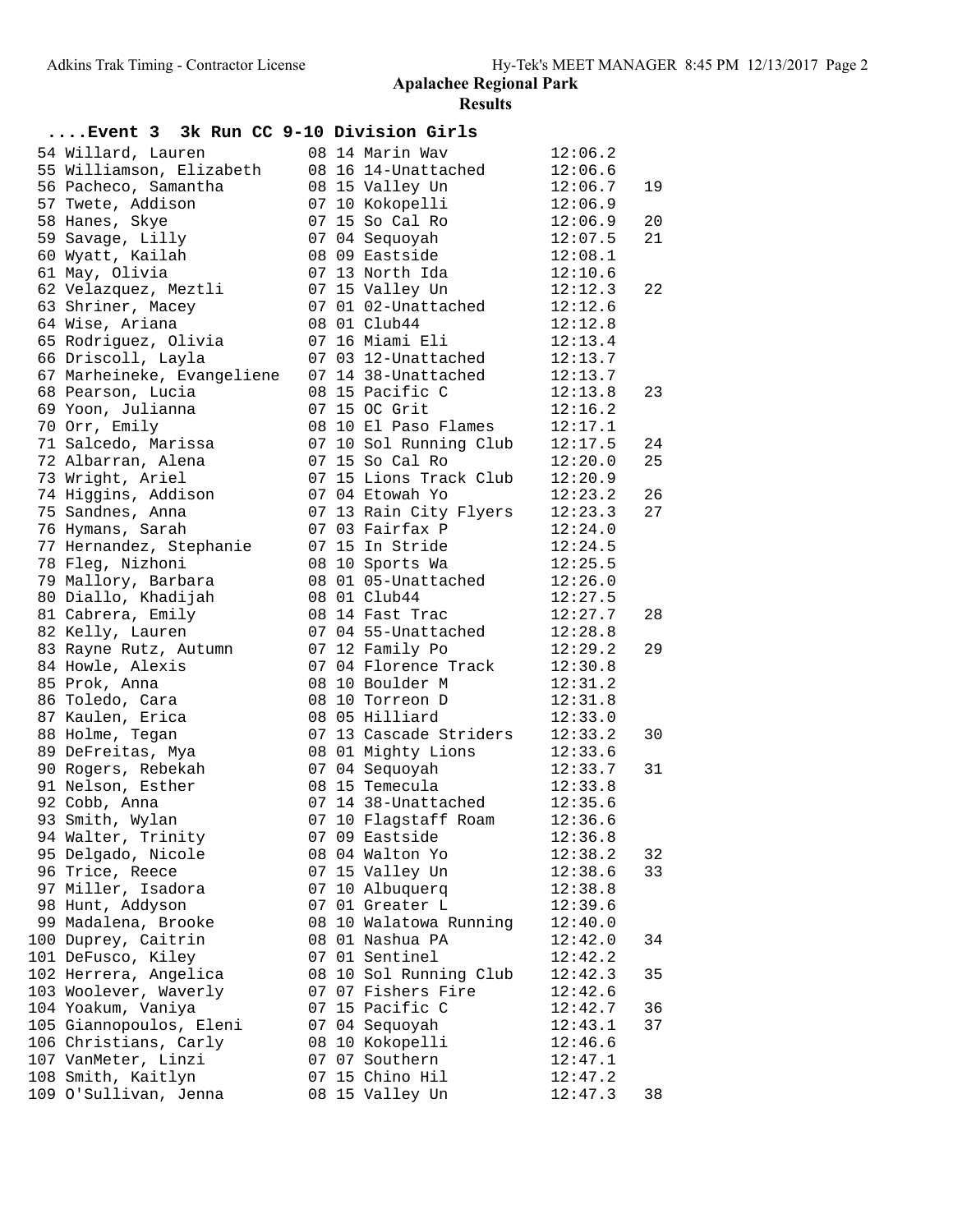| Event 3 3k Run CC 9-10 Division Girls |  |                                                                           |                    |          |
|---------------------------------------|--|---------------------------------------------------------------------------|--------------------|----------|
| 110 Lane, Camree                      |  | 08 10 Flagstaff Roam                                                      | 12:47.6            |          |
| 111 Muro, Alondra                     |  | 08 15 So Cal Ro                                                           | 12:47.7            | 39       |
| 112 Mizzell, Keysha                   |  | 08 03 Rocky Mou                                                           | 12:48.1            |          |
| 113 Maldonado, Vianni                 |  | 07 15 Pacific C                                                           | 12:49.1            | 40       |
| 114 Watson, Greta                     |  | 07 13 Chuckanut                                                           | 12:50.1            |          |
| 115 Ezell, Alena                      |  | 07 04 Etowah Yo                                                           | 12:50.7            | 41       |
| 116 Dellenbach, Lydia                 |  | 07 06 24-Unattached 12:51.0                                               |                    |          |
| 117 Cameron, Courtney                 |  | 07 04 East Jackson                                                        | 12:51.7            |          |
| 118 Horshaw, Leilah                   |  | 08 02 Hershey Blaze                                                       | 12:52.7            |          |
| 119 LeHew, Piper                      |  | 07 04 City of C                                                           | 12:53.1            |          |
| 120 Nelson, Pearl                     |  | 07 01 Nashua PA 12:53.9                                                   |                    | 42       |
| 121 Wade, Becca                       |  | 08 13 Spokane M                                                           | 12:54.3            |          |
| 122 Rooks, Jaylyn                     |  | 07 04 Carrollton Track 12:54.4                                            |                    |          |
| 123 Robinson, Naomi                   |  | 07 13 Bowerman Track                                                      | 12:56.9            | 43       |
| 124 Novelli, Mara                     |  | 07 12 26-Unattached                                                       | 12:57.5            |          |
| 125 Acton, Aurelia                    |  | 08 13 Bowerman Track                                                      | 12:58.4            | 44       |
| 126 Barcelona, Mary                   |  | 07 02 Lakeland                                                            | 12:59.4            |          |
| 127 Finholt, Angelina                 |  | 07 02 Crimson Knights 12:59.6                                             |                    |          |
| 128 Wubben, Jayden                    |  | 07 10 Penguin Track 12:59.7                                               |                    | 45       |
| 129 Shackelford, Clover               |  | 08 07 Northside Saints 12:59.9                                            |                    |          |
| 130 Palumbo, Anabella                 |  | 08 12 San Anton<br>08 15 Valley Un                                        | 13:01.6            |          |
| 131 Barragan, Leah                    |  |                                                                           | 13:01.6            | 46       |
| 132 Reiner, Abigail                   |  | 08 04 Sequoyah                                                            | 13:01.9            | 47       |
| 133 Stock, Melody                     |  | 08 13 Sun City                                                            | 13:02.6            |          |
| 134 Mall, Jane                        |  | 07 03 CoolKidsRun                                                         | 13:02.7            |          |
| 135 Tussing-Adkinson, Devon           |  | 08 14 Peninsula Flyers 13:03.4                                            |                    |          |
| 136 Kotz, Reeve                       |  | 07 04 Mt. Pleas                                                           | 13:03.6            |          |
| 137 Turrentine, Kennedy               |  | 08 03 Rocky Mou                                                           | 13:03.9            |          |
| 138 Minutolo, Ananda                  |  | 07 02 River Cit                                                           | 13:05.1            |          |
| 139 Giem, Allison                     |  | 07 15 Valley Un                                                           | 13:05.8            | 48       |
| 140 Thomas, Arianna                   |  | 07 04 Jackrabbi                                                           | 13:06.3            |          |
| 141 Lowe, Anna                        |  | 07 02 Team Prefo                                                          | 13:06.8            |          |
| 142 Curtis, Kamoree                   |  | 07 04 Jackrabbi                                                           | 13:07.7            |          |
| 143 Callison, Chloe                   |  | 07 10 NX Level Track 13:08.9                                              |                    |          |
| 144 Medlin, Amelia                    |  | 08 03 Cape Fear Flyers 13:09.4                                            |                    | 49       |
| 145 Plunkett, Ellie                   |  | 07 04 Mt. Pleas                                                           | 13:10.1            |          |
| 146 Patterson, Kylee                  |  | 07 08 Ankeny Tr 13:10.2                                                   |                    |          |
| 147 Allison, Julia                    |  | 07 04 Walton Yo<br>07 04 Walton Yo 13:11.2<br>07 10 Penguin Track 13:12.1 |                    | 50       |
| 148 Gifford, Victoria                 |  |                                                                           |                    | 51       |
| 149 Varela, Isabella                  |  | 07 10 Sol Running Club 13:12.4                                            |                    | 52       |
| 150 Cody, Trinity                     |  | 08 07 South Cen<br>07 02 Hershey Blaze                                    | 13:12.7            |          |
| 151 Holbrook, Madelyn                 |  |                                                                           | 13:13.4            |          |
| 152 Lynn, Abby<br>153 Cole, Clare     |  | 08 01 Nashua PA<br>07 04 Alpha Cru                                        | 13:13.9            | 53<br>54 |
| 153 Hurley, Meadow                    |  | 08 10 Sports Wa                                                           | 13:14.4            |          |
| 155 Bushkell, Sofia                   |  | 07 16 14-Unattached                                                       | 13:14.4            |          |
| 156 Mickelson, Katherine              |  | 07 13 Sun City                                                            | 13:14.7<br>13:14.8 |          |
| 157 Kedge, Ariana                     |  | 07 10 Sol Running Club                                                    | 13:16.2            | 55       |
| 158 Tsuang, Shiloh                    |  | 08 15 Valley Un                                                           |                    | 56       |
| 159 Russell, Piper                    |  | 08 13 Cascade Striders                                                    | 13:16.4<br>13:16.4 | 57       |
| 160 Lopez, Lourdes                    |  | 08 14 Fast Trac                                                           | 13:17.1            | 58       |
| 161 Turk, Reagan                      |  | 07 07 Northside Saints                                                    | 13:17.3            |          |
| 162 Kallbreier, Taylor                |  | 08 04 Etowah Yo                                                           | 13:18.2            | 59       |
| 163 Garrison, Molly                   |  | 08 07 Wildcat T                                                           | 13:18.3            |          |
| 164 Fernandez, Kylie                  |  | 08 16 Miami Eli                                                           | 13:18.4            |          |
| 165 Moses, Camille                    |  | 07 04 45-Unattached                                                       | 13:18.6            |          |
|                                       |  |                                                                           |                    |          |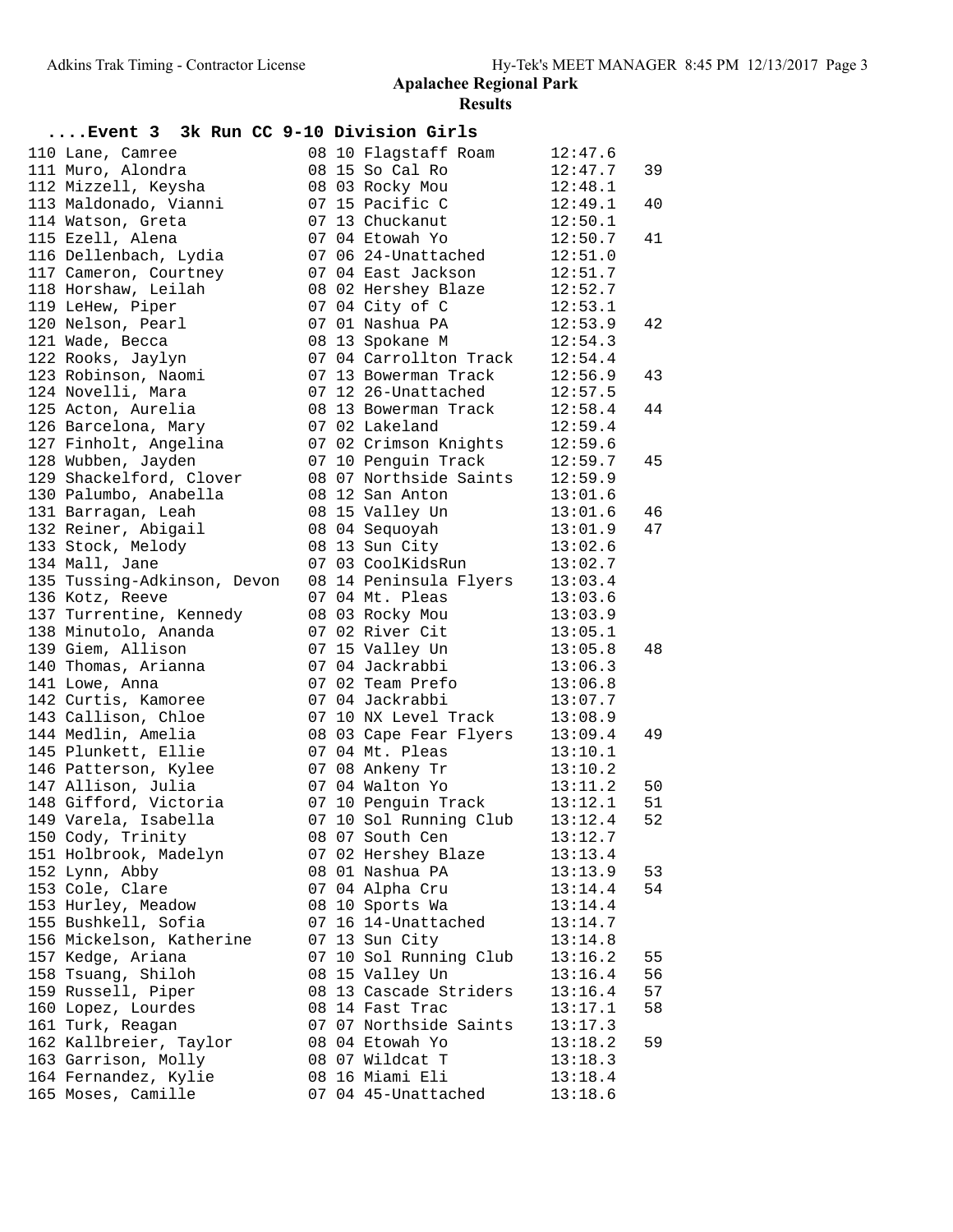| Event 3 3k Run CC 9-10 Division Girls |    |                        |         |    |
|---------------------------------------|----|------------------------|---------|----|
| 166 Wynn, Anjali                      |    | 07 02 07-Unattached    | 13:19.1 |    |
| 167 Kennard, Ali                      |    | 08 11 Race Cats        | 13:19.3 |    |
| 168 Miller, Avery                     |    | 08 04 Mt. Pleas        | 13:19.5 |    |
| 169 Harrison, Danner                  |    | 08 03 Cape Fear Flyers | 13:19.7 | 60 |
| 170 Beasley, Berlin                   |    | 08 11 34-Unattached    | 13:20.1 |    |
| 171 Barker, Adeline                   |    | 07 10 Kokopelli        | 13:21.6 |    |
| 172 Hilwig, Charlotte Hilwig          |    | 08 10 Penguin Track    | 13:22.2 | 61 |
| 173 Leeper, Breelyssa                 |    | 07 11 Race Cats        | 13:23.4 |    |
| 174 Etienne, Alexandra                |    | 07 03 Carolina         | 13:23.5 |    |
| 175 Archer, Sarai                     |    | 07 15 Valley Un        | 13:23.7 | 62 |
| 176 Rivera, Erika                     |    | 07 14 McFarland Track  | 13:24.5 |    |
| 177 Escamilla, Siena                  |    | 07 12 San Anton        | 13:26.9 |    |
| 178 Shue, Lillah                      |    | 08 09 Ejc Track        | 13:27.5 |    |
| 179 Burke, Gianna                     |    | 08 04 Marietta         | 13:28.9 |    |
| 180 Gauck, Victoria                   |    | 07 07 Columbus Running | 13:29.5 | 63 |
| 181 Norris, Ryan                      |    | 07 04 Alpha Cru        | 13:29.7 | 64 |
| 182 Chavez, Noemi                     |    | 08 15 Pacific C        | 13:29.8 | 65 |
| 183 Cushman, Audrey                   |    | 07 12 SpeedKIDZ Elite  | 13:30.3 |    |
| 184 Jacobs, DeLilah                   |    | 08 04 Sequoyah         | 13:30.9 | 66 |
| 185 McFarlin, Brynleigh               |    | 08 12 26-Unattached    | 13:31.2 |    |
| 186 Ball, Haloe                       |    | 08 15 Valley Un        | 13:31.4 | 67 |
| 187 Spurgeon, Gabrielle               |    | 08 07 Columbus Running | 13:31.5 | 68 |
| 188 Azevedo, Kathryn                  |    | 08 01 Nashua PA        | 13:31.5 | 69 |
| 189 Shin vonNordenflycht, Se          |    | 07 13 Rain City Flyers | 13:32.2 | 70 |
| 190 Jacobson, Danielle                |    | 07 13 Cascade Striders |         | 71 |
|                                       |    |                        | 13:32.6 | 72 |
| 191 Schneider, Audrey                 |    | 08 13 Rain City Flyers | 13:32.9 |    |
| 192 Herring, Kaitlyn                  |    | 08 04 Jefferson        | 13:33.4 |    |
| 193 Arnold, Catie                     |    | 07 15 Valley Un        | 13:34.6 | 73 |
| 194 Erath, Audrey                     |    | 08 06 09-Unattached    | 13:36.7 |    |
| 195 Graffbaker, Natalia               |    | 07 14 Diablo Va        | 13:36.8 |    |
| 196 Allen, Sara                       |    | 08 04 Etowah Yo        | 13:37.2 | 74 |
| 197 Lloyd, Layla                      |    | 07 12 Family Po        | 13:37.5 | 75 |
| 198 Mascott, Avery                    |    | 07 03 Bethesda Track   | 13:38.0 |    |
| 199 Lendrum Fort, Anna                |    | 07 13 Rain City Flyers | 13:38.2 | 76 |
| 200 Quintana, Lucy                    |    | 07 06 24-Unattached    | 13:38.9 |    |
| 201 Bendek, Gigi                      |    | 07 16 14-Unattached    | 13:39.0 |    |
| 202 Villalva, Vanessa                 |    | 07 10 Penguin Track    | 13:39.2 | 77 |
| 203 Dilger, Hattie                    |    | 07 07 Southern         | 13:40.1 |    |
| 204 Lally, Joy                        |    | 08 13 Sun City         | 13:40.2 |    |
| 205 Ogolsky, Avalon                   |    | 07 07 Tigers Fr        | 13:41.4 |    |
| 206 Oyler, Helen                      |    | 08 13 North Ida        | 13:43.1 |    |
| 207 La Rue, Alexandra                 |    | 07 04 City of C        | 13:43.4 |    |
| 208 LaRosa, Nadia                     | 07 | 16 Pure Athletics      | 13:44.0 |    |
| 209 Coulter, Chloe                    |    | 08 02 Penn Hill        | 13:44.6 |    |
| 210 Norzagaray, Jenni                 |    | 07 14 Fast Trac        | 13:46.2 | 78 |
| 211 Graham, Margaret                  |    | 07 14 The Raptors      | 13:47.7 |    |
| 212 Roberts, Juleann                  |    | 08 06 15-Unattached    | 13:48.3 |    |
| 213 Morrow, Camille                   |    | 07 07 Carmel Di        | 13:49.8 |    |
| 214 Navarro, Lia                      |    | 07 14 Pond Runn        | 13:50.2 |    |
| 215 Sahid, Audrey                     |    | 07 14 Peninsula Flyers | 13:51.0 |    |
| 216 Zhao, Kimberly                    |    | 07 13 Cascade Striders | 13:53.7 | 79 |
| 217 Geldien, Lorelei                  |    | 08 13 Issaquah         | 13:55.8 |    |
| 218 Duralde, Reese                    |    | 07 15 Chino Hil        | 13:56.5 |    |
| 219 Peet, Christina                   |    | 08 02 Southern         | 13:58.1 |    |
| 220 Wolfe, Cayla                      |    | 08 14 38-Unattached    | 13:59.2 |    |
| 221 Brady, Kyleen                     |    | 08 02 Auburn Y Pulsars | 13:59.9 |    |
|                                       |    |                        |         |    |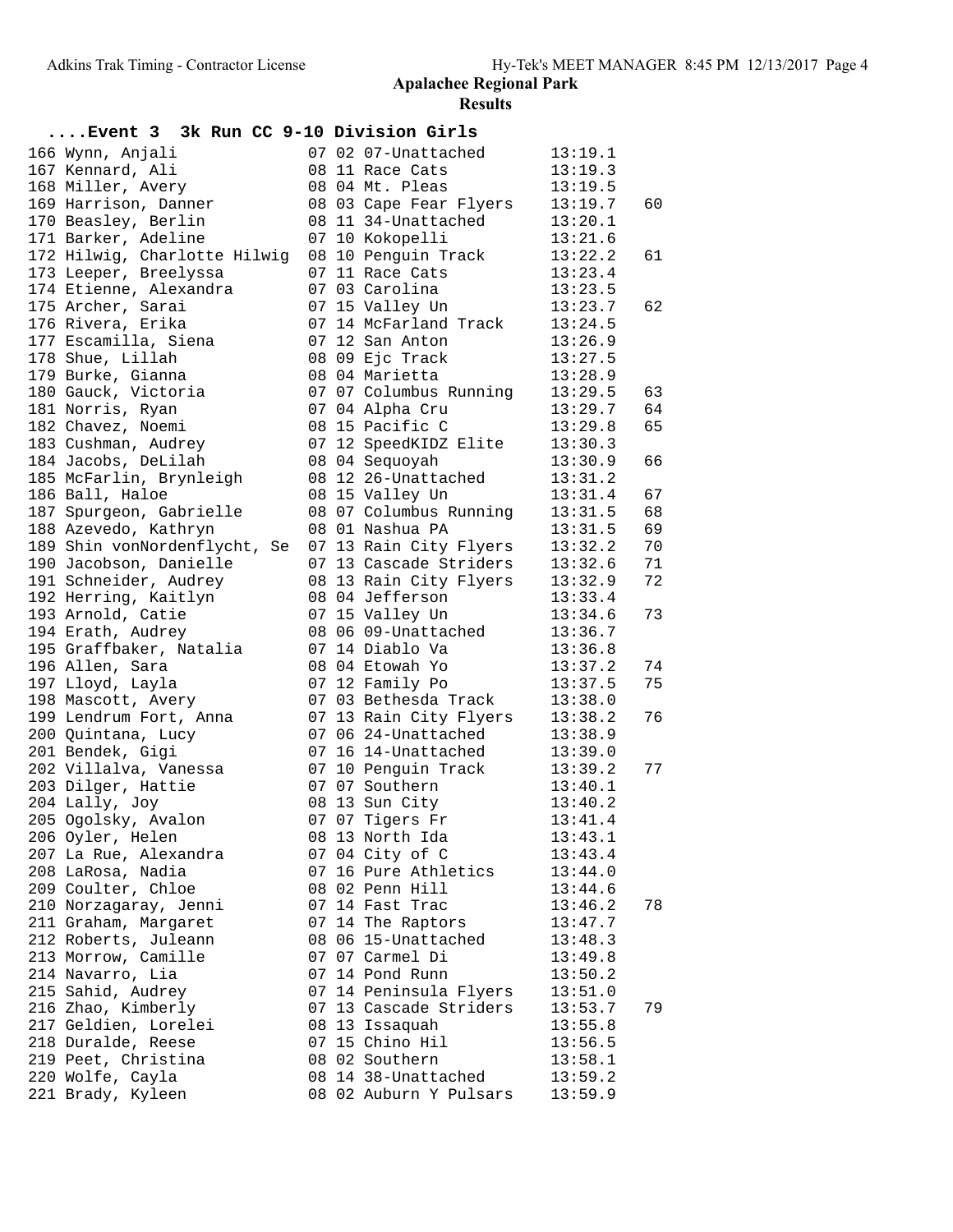| Event 3 3k Run CC 9-10 Division Girls |  |                             |                    |     |
|---------------------------------------|--|-----------------------------|--------------------|-----|
| 222 Hawkins, Hannah                   |  | 08 03 Fairfax P             | 14:00.5            |     |
| 223 Murphy, Kayla                     |  | 07 04 Sequoyah              | 14:00.9            | 80  |
| 224 Stein, Madeline                   |  | 07 14 Diablo Va             | 14:01.0            |     |
| 225 Anderson, Avery                   |  | 07 12 North Tex             | 14:02.4            |     |
| 226 Dorny, Anna                       |  | 08 11 Race Cats             | 14:03.7            |     |
| 227 Conn, Maddyn                      |  | 07 06 Blue Extreme          | 14:04.6            | 81  |
| 228 Perry, Lyla                       |  | 08 02 08-Unattached         | 14:05.2            |     |
| 229 Ceniza, Camille                   |  | 07 04 Alpha Cru             | 14:06.8            | 82  |
| 230 Bertola, Megan                    |  | 08 15 Valley Un             | 14:07.4            | 83  |
| 231 Hambrick, Addison                 |  | 08 04 Walton Yo             | 14:07.5            | 84  |
| 232 Taylor, Jordin                    |  | 07 07 Fishers Fire          | 14:08.4            |     |
| 233 Harrison, Hope                    |  | 07 03 Fit 180 A             | 14:09.6            |     |
| 234 Allen, Alex                       |  | 08 04 Etowah Yo             | 14:09.6            | 85  |
| 235 Kuhn, Anna                        |  | 07 13 Sonic Boo             | 14:10.3            |     |
| 236 Soto, Mariana                     |  | 08 14 Fast Trac             | 14:10.7            | 86  |
| 237 Garcia, Krystal                   |  | 07 14 Fast Trac             | 14:10.7            | 87  |
| 238 Reeves, Coasetta                  |  | 07 04 Dash                  | 14:13.1            |     |
| 239 Britton, Emari                    |  | 07 09 23-Unattached 14:14.6 |                    |     |
| 240 Berehowsky, Dawson                |  | 07 16 Central F             | 14:14.6            |     |
| 241 Slimpin, Sarah                    |  | 07 12 43-Unattached         | 14:15.4            |     |
| 242 Tindal, Kimani                    |  | 08 15 Pacific C             | 14:16.3            | 88  |
| 243 Chavez, Cadi                      |  | 07 10 Penguin Track         | 14:20.6            | 89  |
| 244 Silva, Ariana                     |  | 07 12 Family Po             | 14:24.4            | 90  |
| 245 Serratt, Olivia                   |  | 08 12 Northwest             | 14:24.5            |     |
| 246 Moloney, Maura                    |  | 07 13 Bowerman Track        | 14:24.5            | 91  |
| 247 Cruz, Isabella                    |  | 08 14 Peninsula Flyers      | 14:26.9            |     |
| 248 Stroman, Charlee                  |  | 07 02 Southern              | 14:27.0            |     |
| 249 Crisp, Lauren                     |  | 07 12 San Anton             | 14:27.2            |     |
| 250 Helfenstein, Lucy                 |  | 08 15 Valley Un             | 14:28.1            | 92  |
| 251 Coe, Angela                       |  | 07 07 21-Unattached 14:28.1 |                    |     |
| 252 Schroering, Emma                  |  | 08 07 Southern              | 14:29.2            |     |
| 253 Chiang, Ana                       |  | 07 16 1st Coast Track       | 14:30.2            |     |
| 254 McCall, Briley                    |  | 07 09 Eastside              | 14:31.7            |     |
| 255 Carter, Sonya                     |  | 08 13 Rain City Flyers      | 14:31.9            | 93  |
| 256 Pena, Daniella                    |  | 07 12 Family Po             | 14:32.2            | 94  |
| 257 Campbell, Catherine               |  | 07 07 Fishers Fire          | 14:32.7            |     |
| 258 Stumblingbear, Onelia             |  | 07 09 Southern              | 14:37.0            |     |
| 259 Tarr, Brooklyn                    |  | 07 11 Race Cats             |                    |     |
| 260 Lewsley, Ellena                   |  | 07 12 Track Hou             | 14:37.5<br>14:39.9 |     |
| 261 Saacke, Rowan                     |  | 08 12 Katy Expr             | 14:40.2            |     |
| 262 Cheshire, Francesca               |  | 08 03 Bethesda Track        | 14:41.3            |     |
| 263 Lawley, Abigail                   |  | 07 04 Etowah Yo             | 14:42.4            | 95  |
| 264 Lowe, Sibby                       |  | 07 02 Team Prefo            | 14:43.2            |     |
| 265 Billingsley, Isabella             |  | 08 12 26-Unattached         | 14:45.2            |     |
| 266 Fallejo, Alexis                   |  | 07 15 So Cal Ro             | 14:48.3            | 96  |
| 267 Temple, Olivia                    |  | 08 12 San Anton             | 14:48.5            |     |
| 268 Cronan, Kayson                    |  | 07 06 Blue Extreme          | 14:49.2            | 97  |
| 269 Reimbold, Kaitlyn                 |  | 07 03 Dale City             | 14:55.7            |     |
| 270 Truman, Kate                      |  | 07 08 Iowa Spee             | 14:58.7            |     |
| 271 Daniels, Mallory                  |  | 08 04 Etowah Yo             | 14:59.8            | 98  |
| 272 Johnson, Kalina                   |  | 07 16 Pure Athletics        | 15:01.5            |     |
| 273 Lovitt, Katie                     |  | 08 09 Oklahoma              | 15:03.4            |     |
| 274 Voelker, Emmylou                  |  | 07 12 Team Gree             | 15:09.1            |     |
| 275 Kelly, Caroline                   |  | 07 01 Nashua PA             | 15:09.5            | 99  |
| 276 Hiatt, Sadie                      |  | 08 07 Columbus Running      | 15:11.6            | 100 |
| 277 Matthews, Ava                     |  | 08 04 Walton Yo             | 15:15.0            | 101 |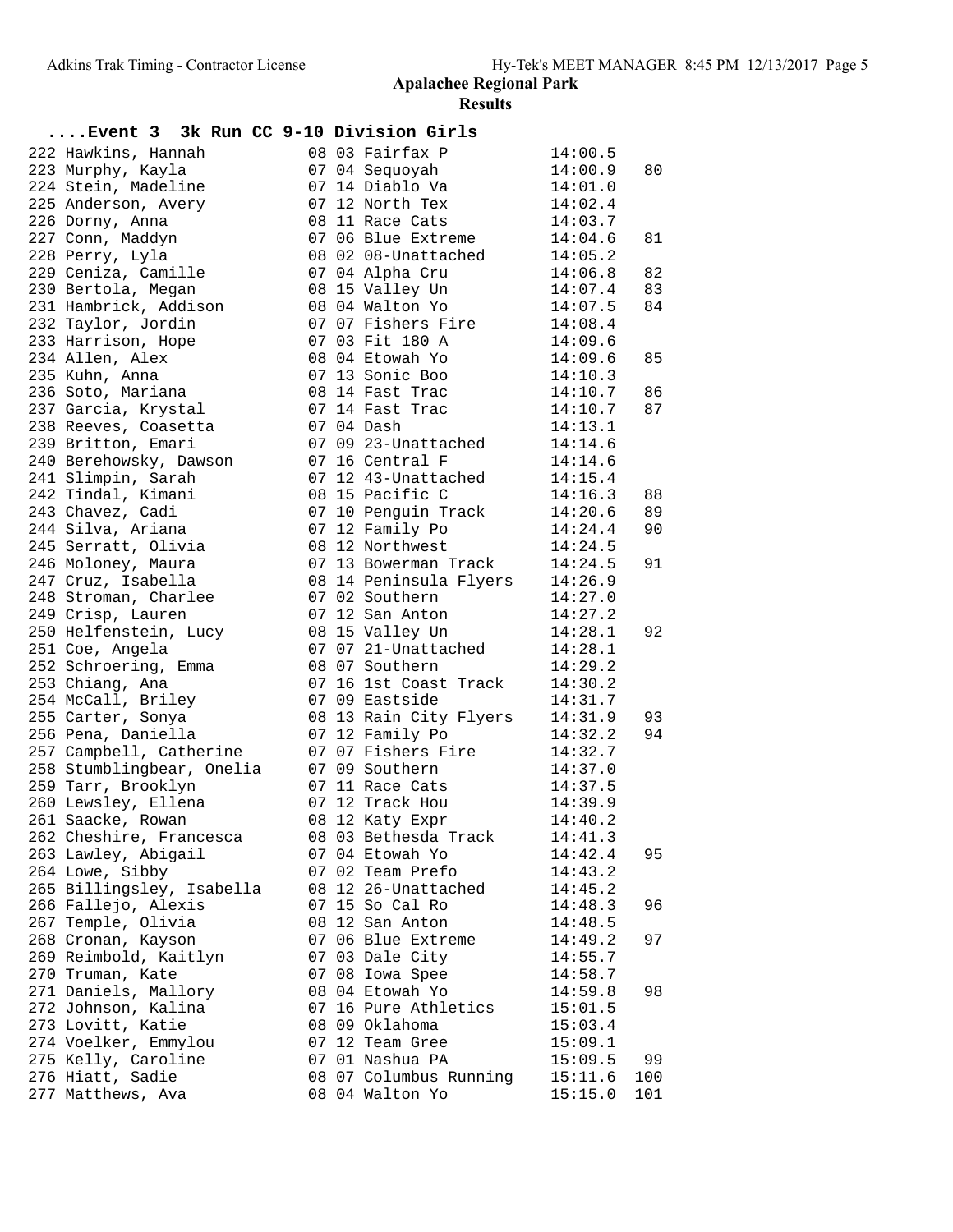| Event 3 3k Run CC 9-10 Division Girls |            |          |       |                        |    |    |    |         |      |     |     |       |
|---------------------------------------|------------|----------|-------|------------------------|----|----|----|---------|------|-----|-----|-------|
| 278 Long, Karynna                     |            |          |       | 08 01 Nashua PA        |    |    |    | 15:16.0 | 102  |     |     |       |
| 279 Strathmeyer, Emerita              |            |          |       | 08 12 Mach 1 TC        |    |    |    | 15:17.4 |      |     |     |       |
| 280 DeVoid, Olivia                    |            |          |       | 07 03 Cape Fear Flyers |    |    |    | 15:31.4 | 103  |     |     |       |
| 281 Colgrove, Malli                   |            |          |       | 07 06 Blue Extreme     |    |    |    | 15:35.0 | 104  |     |     |       |
| 282 Hubert, Zoey                      |            |          |       | 08 12 Northwest        |    |    |    | 15:43.6 |      |     |     |       |
| 283 Houston, Jules                    |            |          |       | 08 12 Family Po        |    |    |    | 15:45.0 | 105  |     |     |       |
| 284 Railey, Kieleigh                  |            |          |       | 08 05 Tri-State        |    |    |    | 15:48.7 |      |     |     |       |
| 285 Matthews, Lillian                 |            |          |       | 08 04 Walton Yo        |    |    |    | 15:56.6 | 106  |     |     |       |
| 286 Lucio, Amaya                      |            |          |       | 08 10 Sports Wa        |    |    |    | 15:56.7 |      |     |     |       |
| 287 Nicols, Jordyn                    |            |          |       | 08 07 Columbus Running |    |    |    | 15:56.9 | 107  |     |     |       |
| 288 Krueger, Hannah                   |            |          |       | 07 13 Sun City         |    |    |    | 15:57.4 |      |     |     |       |
| 289 Bharani, Meghana                  |            |          |       | 07 12 Infinity Runners |    |    |    | 16:16.7 |      |     |     |       |
| 290 Church, Laralee                   |            |          |       | 07 06 Blue Extreme     |    |    |    | 16:18.7 | 108  |     |     |       |
| 291 Bush, Madison                     |            |          |       | 07 04 Etowah Yo        |    |    |    | 16:21.3 | 109  |     |     |       |
| 292 Cromer, Cholee                    |            |          |       | 07 06 Blue Extreme     |    |    |    | 16:24.6 | 110  |     |     |       |
| 293 Brown, Riley                      |            |          |       | 07 06 Blue Extreme     |    |    |    | 16:31.2 | 111  |     |     |       |
| 294 Montgomery, Morgan                |            |          |       | 07 10 Penguin Track    |    |    |    | 16:36.0 | 112  |     |     |       |
| 295 Ingram, Sadie                     |            |          |       | 08 03 Cape Fear Flyers |    |    |    | 16:47.6 | 113  |     |     |       |
| 296 Yang, Trinh                       |            |          |       | 07 04 Walton Yo        |    |    |    | 16:53.1 | 114  |     |     |       |
| 297 Aguilar, Blanca                   |            |          |       | 07 14 Fast Trac        |    |    |    | 17:05.3 | 115  |     |     |       |
| 298 Minor, Alyssa                     |            |          |       | 07 07 Columbus Running |    |    |    | 17:31.3 | 116  |     |     |       |
| 299 Jabr, Lana                        |            |          |       | 07 04 Alpha Cru        |    |    |    | 17:47.3 | 117  |     |     |       |
| 300 Saldana, RosaIvette               |            |          |       | 07 15 So Cal Ro        |    |    |    | 19:27.5 | 118  |     |     |       |
| 301 Brown, Madison                    |            |          |       | 07 04 Mt. Pleas        |    |    |    | 21:24.7 |      |     |     |       |
| 302 Thrailkill, Kylie                 |            |          |       | 08 03 Cape Fear Flyers |    |    |    | 21:41.8 | 119  |     |     |       |
|                                       |            |          |       | Team Scores            |    |    |    |         |      |     |     |       |
| Rank Team                             |            |          | Total | $\mathbf{1}$           | 2  | 3  | 4  | 5       | $*6$ | * 7 | *8  | $*$ 9 |
|                                       |            |          |       |                        |    |    |    |         |      |     |     |       |
| Results - Women 9-10                  |            |          |       |                        |    |    |    |         |      |     |     |       |
| 1 15 Valley United Track Cl           |            |          | 75    | 3                      | 13 | 18 | 19 | 22      | 38   | 48  | 92  |       |
| Total Time:                           |            | 59:26.90 |       |                        |    |    |    |         |      |     |     |       |
| Average:                              |            | 11:53.38 |       |                        |    |    |    |         |      |     |     |       |
| 2 15 Pacific Coast Shock Wa           |            |          | 76    | 1                      | 5  | 11 | 23 | 36      | 40   | 65  | 88  |       |
| Total Time: 59:15.10                  |            |          |       |                        |    |    |    |         |      |     |     |       |
| Average:                              |            | 11:51.02 |       |                        |    |    |    |         |      |     |     |       |
| 3 15 So Cal Roadrunners               |            |          | 106   | 7                      | 15 | 20 | 25 | 39      | 96   | 118 |     |       |
| Total Time:                           | 1:00:40.30 |          |       |                        |    |    |    |         |      |     |     |       |
| Average:                              |            | 12:08.06 |       |                        |    |    |    |         |      |     |     |       |
| 4 13 Bowerman Track                   |            |          | 115   | 2                      | 12 | 14 | 43 | 44      | 91   |     |     |       |
| Total Time:                           | 1:00:42.10 |          |       |                        |    |    |    |         |      |     |     |       |
| Average:                              |            | 12:08.42 |       |                        |    |    |    |         |      |     |     |       |
| 5 01 Nashua Pal Striders              |            |          | 150   | 4                      | 17 | 34 | 42 | 53      | 69   | 99  | 102 |       |
| Total Time:                           | 1:02:20.20 |          |       |                        |    |    |    |         |      |     |     |       |
| Average:                              |            | 12:28.04 |       |                        |    |    |    |         |      |     |     |       |
| 6 10 Sol Running Club                 |            |          | 172   | 6                      | 24 | 35 | 52 | 55      |      |     |     |       |
| Total Time:                           | 1:02:59.50 |          |       |                        |    |    |    |         |      |     |     |       |
| Average:                              |            | 12:35.90 |       |                        |    |    |    |         |      |     |     |       |